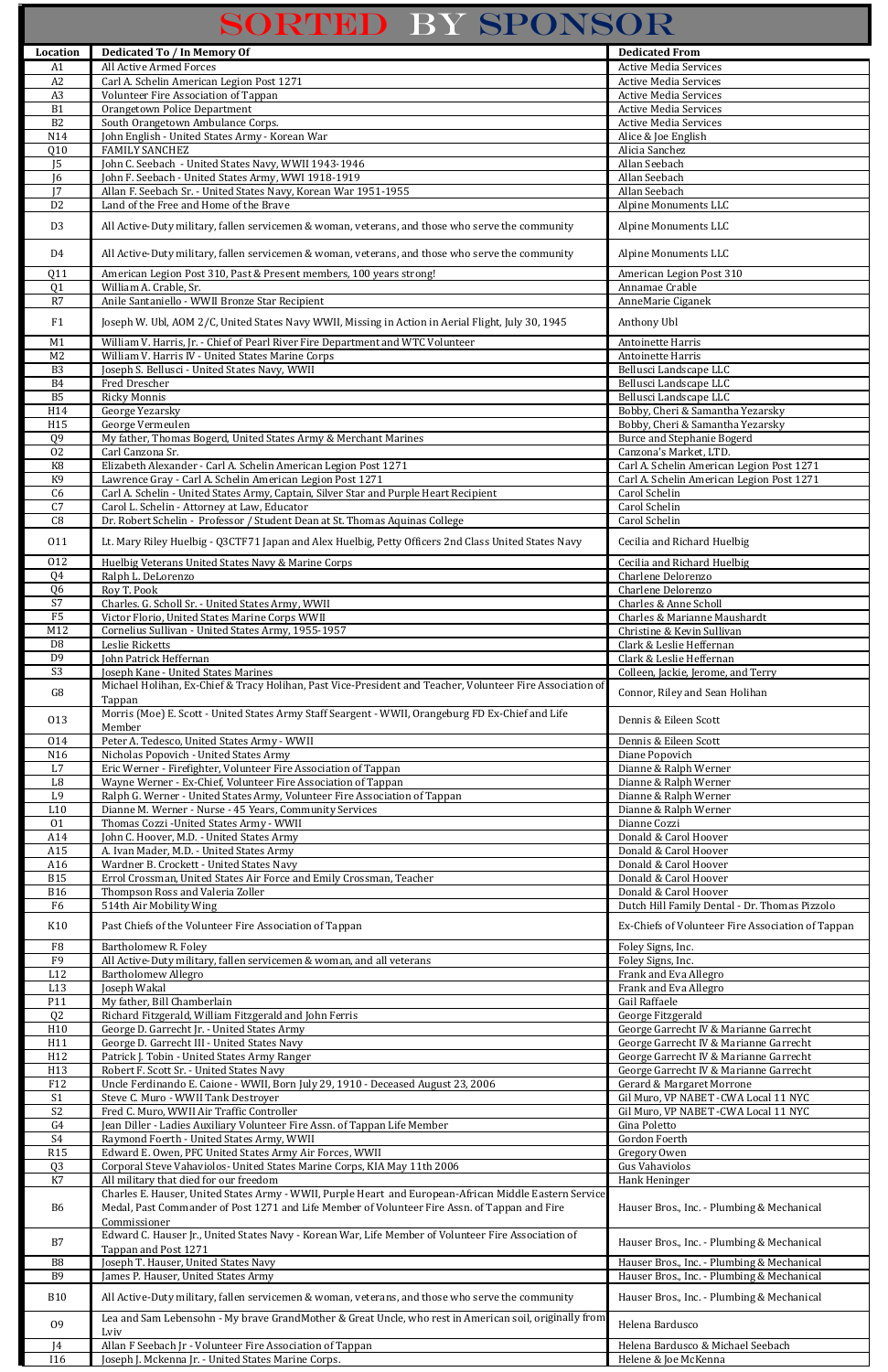## SORTED BY SPONSOR

| Location                           | <b>Dedicated To / In Memory Of</b>                                                                                                   | <b>Dedicated From</b>                                                                            |
|------------------------------------|--------------------------------------------------------------------------------------------------------------------------------------|--------------------------------------------------------------------------------------------------|
| J8                                 | John A. McKenna - Volunteer Fire Association of Tappan                                                                               | Helene & Joe McKenna                                                                             |
| J9                                 | Kevin P. McKenna - United States Marine Corps.                                                                                       | Helene & Joe McKenna                                                                             |
| 110                                | William J. Kuhn - United States Navy, WWII                                                                                           | Helene & Joe McKenna                                                                             |
| J11                                | James L. Kranz- United States Air Force, Vietnam                                                                                     | Helene & Joe McKenna                                                                             |
| 12<br>J13                          | Judge John A. McKenna<br>Michael McKenna - United States Navy, WWII                                                                  | Helene & Joe McKenna<br>Helene & Joe McKenna                                                     |
| J14                                | John A. McKenna Jr. - United States Army, WWII                                                                                       | Helene & Joe McKenna                                                                             |
| J15                                | Conrad McKenna - United States Army, WWI                                                                                             | Helene & Joe McKenna                                                                             |
| J16                                | Joseph J. McKenna Jr. - United States Navy                                                                                           | Helene & Joe McKenna                                                                             |
| E <sub>5</sub>                     | David Marcus - United States Navy, Korean War                                                                                        | <b>Hollywood Screen Printing</b>                                                                 |
| E6                                 | Louis Nigro - United States Army, Korean War                                                                                         | <b>Hollywood Screen Printing</b>                                                                 |
| L15                                | FF Timothy P. Klein - FDNY Ladder 170, LODD 4-24-2022                                                                                | Jack & Gini Higgins                                                                              |
| L16                                | John Jay Higgins - United States Army, WWII (Germany)                                                                                | Jack & Gini Higgins                                                                              |
| F16                                | All Active-Duty military, fallen servicemen & woman, veterans, and those who serve the community                                     | Jackson Hose Company #3                                                                          |
| Q <sub>8</sub>                     | Active-Duty military, fallen servicemen & woman, and all veterans                                                                    | <b>Jason Duriz</b>                                                                               |
| K16                                | Joseph Hauser Sr.                                                                                                                    | Joe Hauser Jr. & Family                                                                          |
| 1                                  | Sgt. Louis Patrick Bergin - United States Army                                                                                       | John & Marsha Seebach                                                                            |
| <b>I14</b>                         | John H. Stuerke                                                                                                                      | John H. Stuerke                                                                                  |
| I4                                 | John M. Perry - United States Army, KIA World War I                                                                                  | John M. Perry Post 1044 of The American Legion                                                   |
| <b>I5</b>                          | Joseph Basso, Jr. - Veteran, Korean War                                                                                              | John M. Perry Post 1044 of The American Legion                                                   |
| $\overline{16}$<br>$\overline{17}$ | Dominick V. D'Auria - U.S. Army Veteran, Korean War<br>Warren F. Kaiser - U.S. Air Force Veteran, Vietnam War                        | John M. Perry Post 1044 of The American Legion<br>John M. Perry Post 1044 of The American Legion |
| $\overline{18}$                    | John J. Ridge - Veteran, Korean War                                                                                                  | John M. Perry Post 1044 of The American Legion                                                   |
| $\overline{19}$                    | Richard A. Ross - United States Army Veteran, Vietnam War                                                                            | John M. Perry Post 1044 of The American Legion                                                   |
| $\overline{110}$                   | Ronald J. Steiner - United States Army Veteran, Korean War                                                                           | John M. Perry Post 1044 of The American Legion                                                   |
| I11                                | Robert E. Weigel - United States Army Air Corps, World War II                                                                        | John M. Perry Post 1044 of The American Legion                                                   |
| K1                                 | Steven Malagraph - NYPD-ESU, SOAC, Nyack Hospital Emergency Nurse                                                                    | John Vitale                                                                                      |
| K <sub>2</sub>                     | Vitale Family - John, Susan, Tina, Wade                                                                                              | John Vitale                                                                                      |
| P <sub>9</sub>                     | All Active-Duty military, fallen servicemen & woman, veterans, and those who serve the community                                     | Joseph D'Ercole Jr.                                                                              |
| P10                                | All Active-Duty military, fallen servicemen & woman, veterans, and those who serve the community                                     | Joseph D'Ercole Jr.                                                                              |
| E <sub>1</sub>                     | Michael J. Dercole - Staff Seargent United States Army, WWII                                                                         | Joseph Falso                                                                                     |
| E2                                 | Gennaro Di Maio - United States Army, WWII                                                                                           | Joseph Falso                                                                                     |
| L4                                 | Vincent Marucci - United States Navy - Korean War Veteran, Volunteer Firefighter VFAT                                                | Josetta Marucci                                                                                  |
| Q7                                 | John Mitchell - United States Army, SFC - Battle of the Bulge                                                                        | Judith Mitchell Macknight                                                                        |
| K <sub>6</sub><br>E <sub>3</sub>   | Joseph Albanese & John Miller<br>Thomas Kevin Whelan                                                                                 | Kathy & Robert Miller<br>Kevin & Linda Whelan                                                    |
| E <sub>4</sub>                     | Walter Red Fowler                                                                                                                    | Kevin & Linda Whelan                                                                             |
| $\overline{P8}$                    | Michael Williams 47pct                                                                                                               | Kevin Cully                                                                                      |
| L <sub>5</sub>                     | George Vermeulen - Father, Korean War Veteran, Volunteer Firefighter Tappan                                                          | Kim & Bobby DeTemple                                                                             |
| Q14                                | Darrell & Doris Hayes                                                                                                                | Kristine Phelan                                                                                  |
| <b>I15</b>                         | Robert Mullaly - United States Air Force, Vietnam                                                                                    | Labrador Mechanical, LLC                                                                         |
| L11                                | PFC Joseph Carney                                                                                                                    | Laura Carney                                                                                     |
| N4<br>N <sub>5</sub>               | Arnold Berkman - United States Navy WWII & Korean War, Captain NYPD Housing<br>Harry Liner - United States Army Staff Seargent, WWII | Laurie & Mitch Liner<br>Laurie & Mitch Liner                                                     |
| L14                                | Raymond J. Luckasavage - United States Army, Korean War Veteran                                                                      | Lee Ann & Robert Sokol                                                                           |
| M15                                | Charles A. Starink - United States Navy, WWII                                                                                        | Linda Falso                                                                                      |
| M16                                | Jaclyn Loweree RN - Frontline Worker                                                                                                 | Linda Falso                                                                                      |
| M <sub>9</sub>                     | Donald (Donny) Farrell                                                                                                               | Linda Farrell                                                                                    |
| 05                                 | Michael P. Verrilli - WWII Veteran, Purple Heart Recipient, 101 Airborne                                                             | Linda Verrilli and Family                                                                        |
| G <sub>5</sub>                     | Thomas Cherry (Poppy)                                                                                                                | Lindsay, Rich, Savannah and James Holihan                                                        |
| E13<br>E14                         | Chris Sutowski - United States Army<br>Wayne Garber - United States Marines                                                          | Loch Sheldrake Fire Company #1<br>Loch Sheldrake Fire Company #1                                 |
|                                    | Lori Ann Speranza Langone - COVID-19 Victim, May 30, 1962 - March 4, 2021, Wife of Michael, Mother of                                |                                                                                                  |
| 03                                 | Lindsay - Chase, Julia & Michael - Rest in Peace                                                                                     | Lorraine & Frank LaRocca                                                                         |
| 04                                 | Roderick W. Eiband - WWII Veteran, European Theatre of Operations (ETO) Germany                                                      | Lorraine & Frank LaRocca                                                                         |
| N3                                 | Joseph Hendon - United States Marine Corp - Iraq War                                                                                 | Maggie De Aloe                                                                                   |
| <b>R13</b>                         | Sean Ruanova, United States Marine Corps.                                                                                            | Marci Ruanova                                                                                    |
| K3                                 | Paul C. Raso, Jr. - Volunteer Fire Association of Tappan, Honorary Member                                                            | Margaret Raso                                                                                    |
| N13<br>N <sub>6</sub>              | Robert G. Grosbeck - United States Air Force, First Class                                                                            | Marilyn Grosbeck<br>Marissa Santinelli                                                           |
|                                    | Justin Santinelli<br>Harold E. Turner - United States Army Air Corps, WWII Veteran, Grandfather of Maureen Schmidt &                 |                                                                                                  |
| H <sub>5</sub>                     | Theresa Raltazzi                                                                                                                     | Mark & Maureen Schmidt                                                                           |
| H <sub>6</sub>                     | Theodore Matz - United States Navy, WWII and Korean War                                                                              | Mark & Maureen Schmidt & Family                                                                  |
| H7                                 | Kenneth Schmidt Sr "Paba" - Ex-Chief and Past Commissioner Volunteer Fire Association of Tappan                                      | Mark & Maureen Schmidt & Family                                                                  |
| P16                                | Richard J. Phelan - United States Navy, Korean War                                                                                   | Mary Ann Phelan                                                                                  |
| J <sub>2</sub>                     | John Bergin Sr. - Jackson Hose Co. #1 - Nyack, NY                                                                                    | Mary Seebach                                                                                     |
| R4                                 | James Bow                                                                                                                            | Matthew Duffy                                                                                    |
| R5<br>C12                          | Vincent Duffy                                                                                                                        | <b>Matthew Duffy</b><br>Michael & Pamela Pizzi                                                   |
| C13                                | Angelo Pizzi - United States Navy, WWII<br>Joseph Malinowski                                                                         | Michael & Pamela Pizzi                                                                           |
| C14                                | Joyce Pizzi - Rest in Peace Mom                                                                                                      | Michael & Pamela Pizzi                                                                           |
| Q15                                | Thomas Milidantri                                                                                                                    | Mike & Deanna Canzona                                                                            |
| F4                                 | 4 Chaplains WWII, George Fox, Alexander Goode, John Washington, Lt. Clark Poling                                                     | Modern Automotive, Inc.                                                                          |
| G7                                 | Christopher Holihan, NYPD ESU Truck 1 & Member Volunteer Fire Association of Tappan & Megan                                          | Molly Holihan                                                                                    |
| F <sub>2</sub>                     | Holihan, Teacher<br>All Veterans Who Served                                                                                          | <b>Moritz Funeral Home</b>                                                                       |
| 06                                 | Andrew Bopp - United States Army                                                                                                     | Mr. & Mrs. James Fox                                                                             |
| 07                                 | James Fox - United States Army                                                                                                       | Mr. & Mrs. James Fox                                                                             |
| C <sub>3</sub>                     | NK Raymond Coffee - December 26 to October 23, 2016, United States Army, 5th Infantry Division                                       | NAM Knights of America MC                                                                        |
| C <sub>4</sub>                     | NK Lawrence "HIPPY" Aubut - November 17, 1941 to September 7, 2016, United States Army, 1st Calvary                                  | NAM Knights of America MC                                                                        |
| C <sub>5</sub>                     | Division Vietnam Veteran<br>NK Fredric Douglas "Baron" Hillmann, June 27, 1946 to December 8, 2021, United States Marine Corps, 1    | NAM Knights of America MC                                                                        |
| P <sub>4</sub>                     | and 9 Division, also known as the Walking Dead, Vietnam<br>Frank Perruna Sr.                                                         | Nanci Perruna                                                                                    |
| P <sub>5</sub>                     | Joseph Brewer                                                                                                                        | Nanci Perruna                                                                                    |
| R3                                 | All Active-Duty military, fallen servicemen & woman, veterans, and those who serve the community                                     | New City Fire Engine Co #1                                                                       |
| Q12                                | All Active-Duty military, fallen servicemen & woman, veterans, and those who serve the community                                     | Old Tappan Volunteer Fire Dept.                                                                  |
| D <sub>5</sub>                     | Charles C. Brizzolara, Carl A. Schelin American Legion Post 1271                                                                     | Orange & Rockland                                                                                |
| D <sub>6</sub>                     | Charles "Chick" Hauser, Carl A. Schelin American Legion Post 1271, WW2 Purple Heart Recipient                                        | Orange & Rockland                                                                                |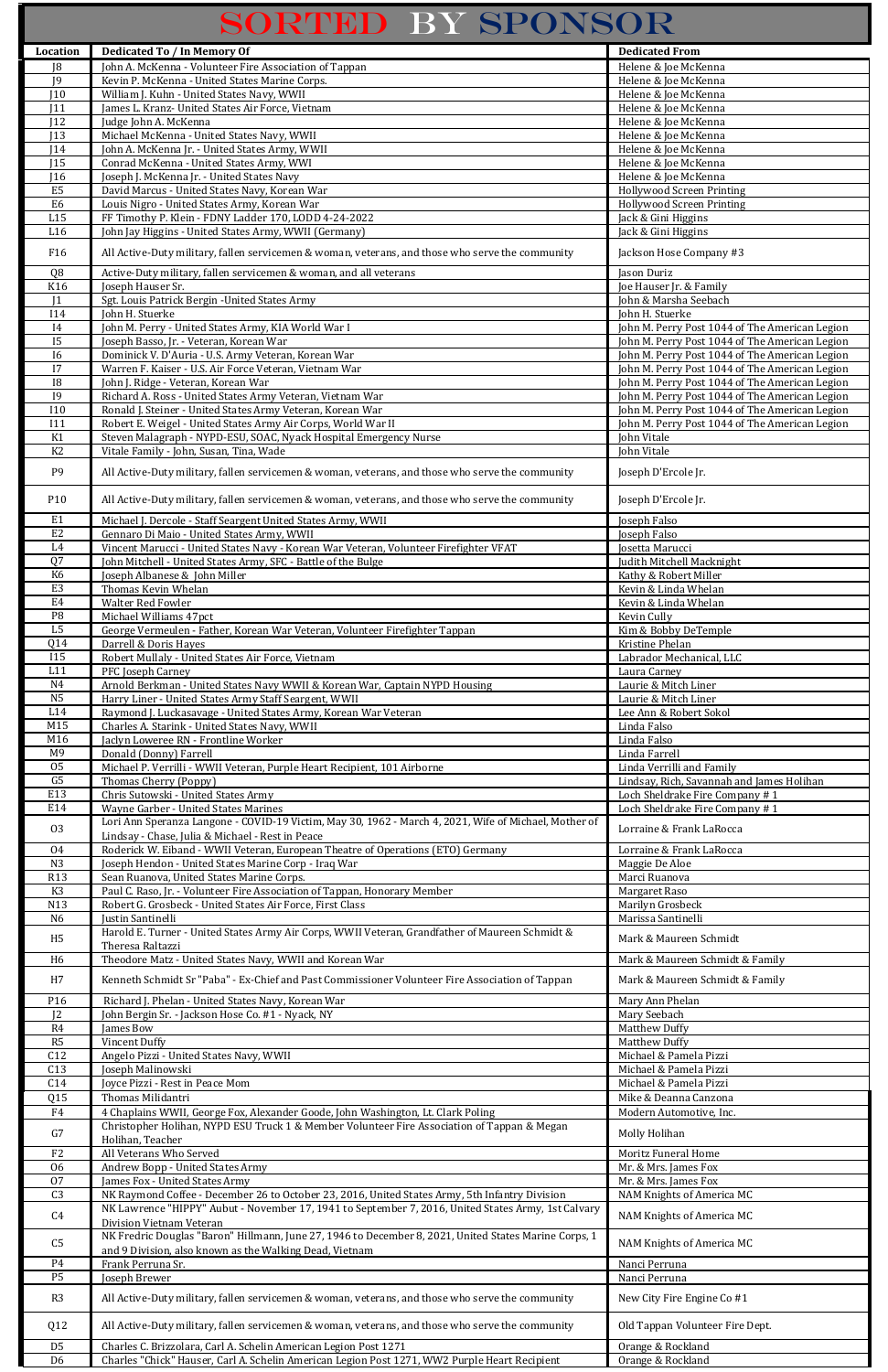| SORTED BY SPONSOR                |                                                                                                                                                     |                                                                                      |
|----------------------------------|-----------------------------------------------------------------------------------------------------------------------------------------------------|--------------------------------------------------------------------------------------|
| Location                         | <b>Dedicated To / In Memory Of</b>                                                                                                                  | <b>Dedicated From</b>                                                                |
| D7                               | Richard Holihan - Retired Line Forman, Ex-Chief & Ex-President Volunteer Fire Association of Tappan                                                 | Orange & Rockland                                                                    |
| S <sub>8</sub>                   | All Active-Duty military, fallen servicemen & woman, veterans, and those who serve the community                                                    | Orangetown Fire Company, Nyack, NY                                                   |
| S <sub>9</sub>                   | All Active-Duty military, fallen servicemen & woman, veterans, and those who serve the community                                                    | Orangetown Fire Company, Nyack, NY                                                   |
| <b>B11</b>                       | P.O. Michael J. Reedy                                                                                                                               | Orangetown Police Benevolent Association                                             |
| <b>B12</b>                       | P.O. Thomas J. Kennedy                                                                                                                              | Orangetown Police Benevolent Association                                             |
| <b>B13</b><br><b>B14</b>         | P.O. Waverly L. Brown<br>Sgt. Edward J. O'Grady                                                                                                     | Orangetown Police Benevolent Association<br>Orangetown Police Benevolent Association |
| N15                              | Arthur W. Pekar - United States Army - WWII                                                                                                         | Pamela M. Pekar                                                                      |
| K12                              | Sgt. Daniel M. Fitzpatrick - World War II                                                                                                           | Pat & Tom Quinn                                                                      |
| K13                              | Pvt Charles P. Quinn - World War I, Killed in Action                                                                                                | Pat & Tom Quinn                                                                      |
| F7                               | Patrick "Chuck" Dizzine                                                                                                                             | Pat Dizzine                                                                          |
| S <sub>5</sub>                   | Peter Francis August - In Honor of His Service                                                                                                      | Patty August                                                                         |
| K4                               | Joseph E. Raso - Lieutenant Colonel United States Army, 97th Combat Engineers, WWII                                                                 | Paul Raso                                                                            |
| K <sub>5</sub>                   | Coneo DeMaio - United States Navy, WWII                                                                                                             | Paul Raso                                                                            |
| D10                              | Joseph Bow                                                                                                                                          | Pearl River Hook & Ladder Co. No. 1                                                  |
| D11                              | George Retz                                                                                                                                         | Pearl River Hook & Ladder Co. No. 1                                                  |
| D12                              | George Pinto                                                                                                                                        | Pearl River Hook & Ladder Co. No. 1                                                  |
| R <sub>10</sub>                  | Pvt. Joseph J. Finn - United States Army, 1951-1953                                                                                                 | Peter and Mary Beth Modafferi                                                        |
| P12<br>M6                        | Ed Slavin - Korean War Veteran<br>Joseph Cortes - United States Air Force                                                                           | Raymond & Jane Slavin<br>Raymond Salva Jr.                                           |
| M7                               | Fernando Cortes - United States Marine Corps.                                                                                                       | Raymond Salva Jr.                                                                    |
| F <sub>15</sub>                  | The members of the Raymond W. DeMeola VFW Post 1615 Past and Present                                                                                | Raymond W. DeMeola VFW Memorial Post 1615                                            |
| G9                               | Richard F. Holihan, Ex-Chief & Past President, Volunteer Fire Association of Tappan                                                                 | Regina Holihan                                                                       |
| K11                              | All those who perished on Sept. 11, 2001                                                                                                            | Rich & Alice Black                                                                   |
|                                  | Richard J. Holihan, United States Marine Corps, WWII & Member Volunteer Fire Assn. of Tappan & Jeanne                                               |                                                                                      |
| G10                              | M. Holihan, Volunteer Fire Assn. of Tappan Ladies Auxiliary                                                                                         | Rich & Regina Holihan                                                                |
| G11                              | Albert Piscitelli, United State Army, Korean War                                                                                                    | Rich & Regina Holihan                                                                |
| P <sub>1</sub>                   | Richard A. Miller - United States Army - WWII                                                                                                       | Richard & Janine Miller                                                              |
| P <sub>2</sub>                   | Donald Sullivan - United States Army, WWII                                                                                                          | Richard & Janine Miller                                                              |
| H <sub>3</sub><br>G <sub>1</sub> | John Farry - NYPD Detective 2, Volunteer Fire Association of Tappan Life Member<br><b>Ortman Family Veterans</b>                                    | <b>Richard Farry</b><br>Robert & Alice Ortman                                        |
| H1                               | Michael Santana - United States Marine Corps                                                                                                        | Robert & Alice Ortman                                                                |
| E7                               | All those who have come before us                                                                                                                   | Rockland County Fire Chiefs Association                                              |
| E8                               | Gordon Wren Sr. - United States Army, WWII                                                                                                          | Rockland County Fire Chiefs Association                                              |
| E <sub>9</sub>                   | Nicholas Gatti                                                                                                                                      | Rockland County Volunteer Safety Officer Assn.                                       |
| E10                              | Rockland County Volunteer Safety Officers Association                                                                                               | Rockland County Volunteer Safety Officer Assn.                                       |
| F13                              | The Members of the Marine Corps League, including Active, Inactive, Disabled and Deceased Marines,<br>including FMF Corpsmen and FMF Navy Chaplains | Rockland Detatchment 243 Marine Corps League                                         |
| L6                               | Ron & Rose Ciolfi                                                                                                                                   | Rose Chadwick                                                                        |
| K14                              | William H. Harris Jr - United States Army Air Corps, WWII                                                                                           | <b>Roy Harris</b>                                                                    |
| N10                              | Corporal Martin Ludwig, United States Marine Corps., WWII 1942-946                                                                                  | Russell Becker                                                                       |
| N11<br>Q13                       | Corporal Raymond Schopmann, United States Army, Killed in Action Vietnam War 1968<br>Charles F. Craft - Staff Sergeant US Army, WWII 1942-1946      | Russell Becker                                                                       |
| S <sub>6</sub>                   | Charles Drumm - Ensign United States Navy, Underwater Demolition Team                                                                               | Sally. Love you Dad<br>Sandra Starink                                                |
| C15                              | Ray Sarvis - United States Army                                                                                                                     | Sarvis Tree Service, Inc.                                                            |
| C16                              | Ken Sarvis - United States Army                                                                                                                     | Sarvis Tree Service, Inc.                                                            |
| D <sub>16</sub>                  | All Active-Duty military, fallen servicemen & woman, veterans, and those who serve the community                                                    | Sarvis Tree Service, Inc.                                                            |
| G <sub>6</sub>                   | Richard J. Holihan, Sgt. Orangetown P.D. & Member Volunteer Fire Association of Tappan & Lindsay<br>Holihan, Teacher                                | Savannah & James Holihan                                                             |
| C <sub>1</sub>                   | Jason Sendlewski - First Responder & Carrer Firefighter - Sunset Beach, NC                                                                          | Sendlewski Architects PC                                                             |
| C <sub>2</sub>                   | All Active-Duty military, fallen servicemen & woman, veterans, and those who serve the community                                                    | Sendlewski Architects PC                                                             |
| D <sub>1</sub>                   | All Active-Duty military, fallen servicemen & woman, veterans, and those who serve the community                                                    | Sendlewski Architects PC                                                             |
| E11                              | All Active-Duty military, fallen servicemen & woman, veterans, and those who serve the community                                                    | Shellys Playhouse/Rising Stars Nursery School                                        |
| E12                              | All Active-Duty military, fallen servicemen & woman, veterans, and those who serve the community                                                    | Shellys Playhouse/Rising Stars Nursery School                                        |
| C <sub>9</sub>                   | South Orangetown Ambulance Corps. Past and Present First Responders                                                                                 | South Orangetown Ambulance Corps.                                                    |
| C10                              | South Orangetown Ambulance Corps. Past and Present First Responders                                                                                 | South Orangetown Ambulance Corps.                                                    |
| C11<br>D13                       | South Orangetown Ambulance Corps. Past and Present First Responders                                                                                 | South Orangetown Ambulance Corps.                                                    |
|                                  | St. Dominics Knights of Columbus Council 5343 Members and Past Members                                                                              | St. Dominics Knights of Columbus of Blauvelt                                         |
| D14                              | All Active-Duty military, fallen servicemen & woman, veterans, and those who serve the community                                                    | St. Dominics Knights of Columbus of Blauvelt                                         |

| D <sub>15</sub> | All Active-Duty military, fallen servicemen & woman, veterans, and those who serve the community | St. Dominics Knights of Columbus of Blauvelt     |
|-----------------|--------------------------------------------------------------------------------------------------|--------------------------------------------------|
| 010             | All Active-Duty military, fallen servicemen & woman, veterans, and those who serve the community | <b>Stateline Family Restaurant</b>               |
| R <sub>12</sub> | Kevin Grace Jr.                                                                                  | Stephanie, Ryan, Conor, and Charlotte            |
| R <sub>16</sub> | Arthur Kirker                                                                                    | Steve Del Salvio                                 |
| J <sub>3</sub>  | Michael James Seebach - United States Navy, 1980 - 1984                                          | Steven Seebach                                   |
| R <sub>11</sub> | Eastern Star Members, Past and Present                                                           | Stony Point Order of Eastern Star 540            |
| F <sub>3</sub>  | All Active-Duty military, fallen servicemen & woman, veterans, and those who serve the community | Subaru Distributors Corp.                        |
| A <sub>9</sub>  | The Fallen Military and First Responders                                                         | Sunshine Plumbing & Heating, General Contracting |
|                 |                                                                                                  | & Construction Mgmt                              |
| A10             | <b>Gregory Chiddo - United States Marines</b>                                                    | Sunshine Plumbing & Heating, General Contracting |
|                 |                                                                                                  | & Construction Mgmt                              |
| A11             | Luigi Spano - United States Army, WWI                                                            | Sunshine Plumbing & Heating, General Contracting |
|                 |                                                                                                  | & Construction Mgmt                              |
| A12             | Michael L. Spano - United States Army, WWII                                                      | Sunshine Plumbing & Heating, General Contracting |
|                 |                                                                                                  | & Construction Mgmt                              |
| A13             | Vincent Bucci - United States Army, WWII                                                         | Sunshine Plumbing & Heating, General Contracting |
|                 |                                                                                                  | & Construction Mgmt                              |
| 016             | Those who serve our community.                                                                   | <b>Tappan Senior Citizens Association</b>        |
| N <sub>8</sub>  | My Husband, Firefighter Bryan Doyle of FDNY Squad 18 & Volunteer Fire Association of Tappan      | Taryn Doyle                                      |
| M13             | Lynne Kelly RN - Frontline worker                                                                | <b>Terry Starink</b>                             |
| M14             | David Starink - 2nd Class Petty Officer, US Navy. Sgt NY Army National Guard                     | <b>Terry Starink</b>                             |
| R1              | 1st Lieutenant Lawrence J. Bartley                                                               | The Bartley Family - Orangeburg, NY              |
| R <sub>2</sub>  | CPL. Edward Martin BOO                                                                           | The Bartley Family - Orangeburg, NY              |